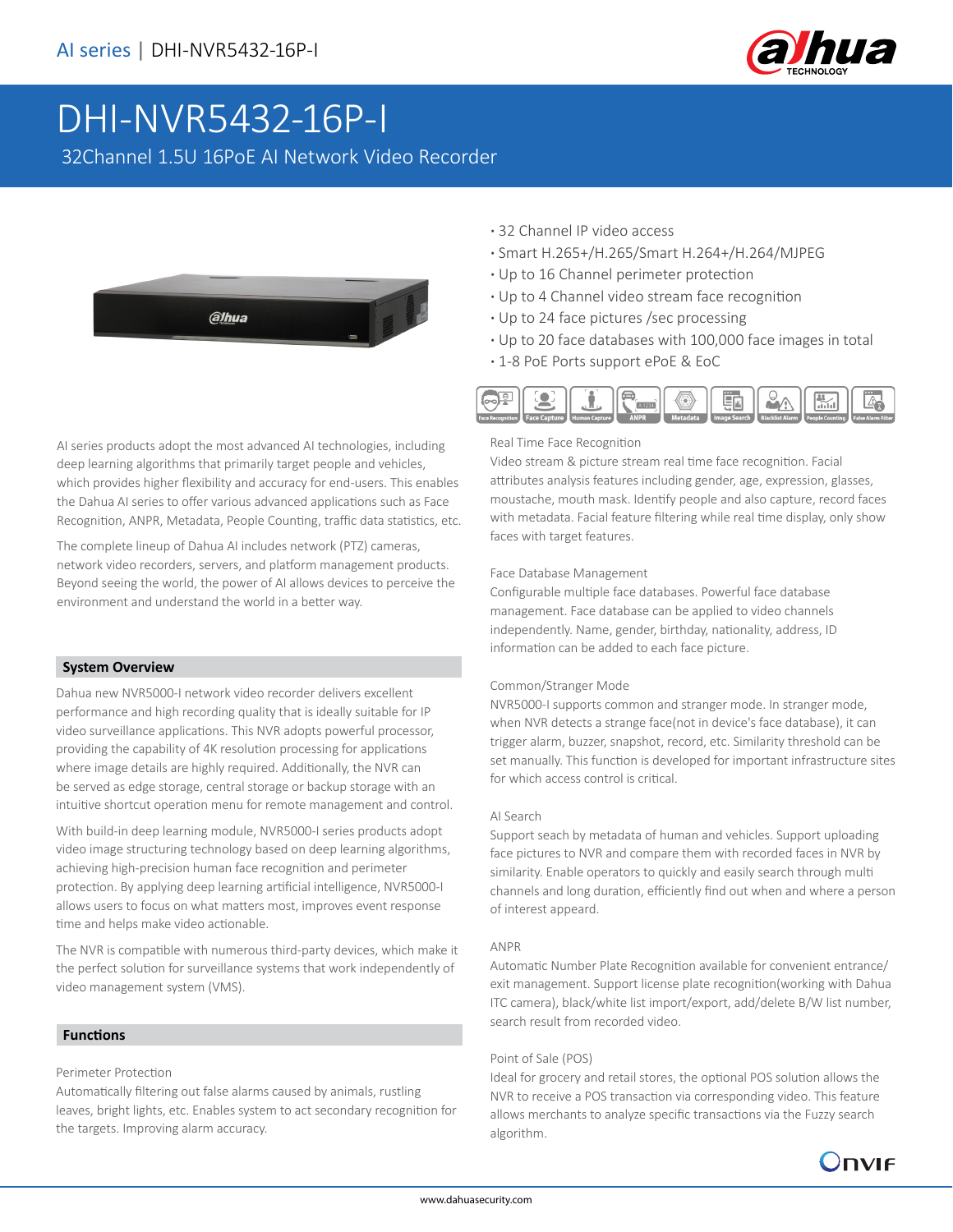# AI Series | DHI-NVR5432-16P-I

| <b>Technical Specification</b> |                                                                                                                                                                  | Video Detection and Alarm |                                                                                                                                                                             |
|--------------------------------|------------------------------------------------------------------------------------------------------------------------------------------------------------------|---------------------------|-----------------------------------------------------------------------------------------------------------------------------------------------------------------------------|
| System                         |                                                                                                                                                                  | <b>Trigger Events</b>     | Alarm Out, Video Push, Email, Recording, PTZ, Tour,<br>Snapshot, Voice Prompt, Buzzer and Screen Tips                                                                       |
| Main Processor                 | Multi-core embedded processor                                                                                                                                    | Video Detection           | Motion Detection, MD Zones: 396 (22 × 18), Video Loss,<br>Tampering and Scene Change                                                                                        |
| <b>Operating System</b>        | Embedded LINUX                                                                                                                                                   | Alarm input               | 16 Channel                                                                                                                                                                  |
| Perimeter Protection           |                                                                                                                                                                  | Relay Output              | 6 Channel                                                                                                                                                                   |
| Performance                    | 16 channel, 10 IVS rules for each channel                                                                                                                        | Playback and Backup       |                                                                                                                                                                             |
| Object classification          | Human/Vehicle secondary recognition for tripwire and<br>intrusion                                                                                                | Sync Playback             | 1/4/9/16                                                                                                                                                                    |
| AI Search                      | Search by target classification (Human, Vehicle)                                                                                                                 | Search Mode               | Time /Date, Alarm, MD and Exact Search (accurate to<br>second)                                                                                                              |
| Face Recognition               |                                                                                                                                                                  | Backup Mode               | USB Device/Network/eSATA Device                                                                                                                                             |
| Performance                    | Max 24 face pictures /sec processing (modeling and<br>comparing)                                                                                                 | Third-party Support       |                                                                                                                                                                             |
|                                | 4 channel video stream face recognition / 16 channel<br>picture stream face recognition (with FD camera)                                                         | Third-party Support       | Arecont Vision, Airlive, AXIS, Canon, Dynacolor, JVC, LG,<br>Panasonic, Pelco, PSIA, Samsung, Sanyo, Sony, Watchnet<br>and more                                             |
| <b>Stranger Mode</b>           | Detect strangers' faces(not in device's face database).<br>Similarity threshold can be set manually.                                                             | <b>Network</b>            |                                                                                                                                                                             |
| AI Search                      | Up to 8 target face images search at same time, similarity<br>threshold can be set for each target face image.                                                   | Interface                 | 1 RJ-45 Ports (10/100/1000Mbps)                                                                                                                                             |
| Database Management            | Up to 20 face databases with 100,000 face images in<br>total. Name, gender, birthday, nationality, address, ID<br>information can be added to each face picture. | PoE                       | 16 ports (IEEE802.3af/at)<br>1-8 ports support ePoE & EoC                                                                                                                   |
| Database Application           | Each database can be applied to video channels<br>independently.                                                                                                 | <b>Network Function</b>   | HTTP, HTTPS, TCP/IP, IPv4/IPv6, UPnP, SNMP, RTSP, UDP,<br>SMTP, NTP, DHCP, DNS, IP Filter, PPPoE, DDNS, FTP, Alarm<br>Server, IP Search (Support Dahua IP camera, DVR, NVS, |
| <b>Trigger Events</b>          | Buzzer, Voice Prompts, Email, Snapshot, Recording, Alarm<br>Out, PTZ Activation, etc.                                                                            |                           | etc.), P2P                                                                                                                                                                  |
| Metadata                       |                                                                                                                                                                  | Max. User Access          | 128 users                                                                                                                                                                   |
| Face                           | Gender, age, glasses, beard, mask.                                                                                                                               | <b>Smart Phone</b>        | iPhone, iPad, Android                                                                                                                                                       |
| Vehicle                        | Vehicle color, vehicle model, vehicle logo, plate color,<br>vehicle decorations, call, seatbelt.                                                                 | Interoperability          | ONVIF 2.4, SDK, CGI                                                                                                                                                         |
| Human Body                     | Tops style, tops color, bottom style, bottom color, hat, bag.                                                                                                    | Storage                   |                                                                                                                                                                             |
| Non-motor Vehicle              | Type, color, people number.                                                                                                                                      | <b>Internal HDD</b>       | 4 SATA III Ports, Up to 8 TB capacity for each HDD                                                                                                                          |
| AI Search                      | Support search target video by metadata.                                                                                                                         |                           |                                                                                                                                                                             |
| Audio and Video                |                                                                                                                                                                  | eSATA                     | 1 eSATA                                                                                                                                                                     |
| IP Camera Input                | 32 Channel                                                                                                                                                       | Auxiliary Interface       |                                                                                                                                                                             |
| Two-way Talk                   | 1 Channel Input, 1 Channel Output, RCA                                                                                                                           | <b>USB</b>                | 3 USB Ports (2 Rear USB 3.0, 1 Front USB 2.0)                                                                                                                               |
| Display                        |                                                                                                                                                                  | <b>RS232</b>              | 1 Port, for PC Communication and Keyboard                                                                                                                                   |
| Interface                      | 2 HDMI, 1 VGA                                                                                                                                                    | <b>RS485</b>              | 1 Port, for PTZ Control                                                                                                                                                     |
| Resolution                     | HDMI1/VGA: 1920 × 1080, 1280 × 1024, 1280 × 720, 1024<br>$\times 768$                                                                                            |                           |                                                                                                                                                                             |
|                                | HDMI2: 3840 × 2160, 1920 × 1080, 1280 × 1024, 1280 ×<br>720, 1024 × 768                                                                                          |                           |                                                                                                                                                                             |
| Decoding Capability            | 4-ch@8MP(30fps), 16-ch@1080P(30fps)                                                                                                                              |                           |                                                                                                                                                                             |
| Multi-screen Display           | 1st Screen: 1/4/8/9/16/25/36<br>2nd Screen: 1/4/8/9/16                                                                                                           |                           |                                                                                                                                                                             |
| Recording                      |                                                                                                                                                                  |                           |                                                                                                                                                                             |
| Bandwidth                      | 320Mbps (160Mbps when AI function enabled)                                                                                                                       |                           |                                                                                                                                                                             |
| Compression                    | Smart H.265+/H.265/Smart H.264+/H.264/MJPEG                                                                                                                      |                           |                                                                                                                                                                             |
| Resolution                     | 16MP, 12MP, 8MP, 6MP, 5MP, 4MP, 3MP, 1080P, 1.3MP,<br>720P, D1 etc.                                                                                              |                           |                                                                                                                                                                             |
| Record Mode                    | Manual, Schedule (Continuous, MD(Motion Detection),<br>Alarm, IVS)                                                                                               |                           |                                                                                                                                                                             |
| Record Interval                | $1$ ~ 120 min (default: 60 min), Pre-record: $1$ ~ 30 sec, Post-<br>record: 10 ~ 300 sec                                                                         |                           |                                                                                                                                                                             |